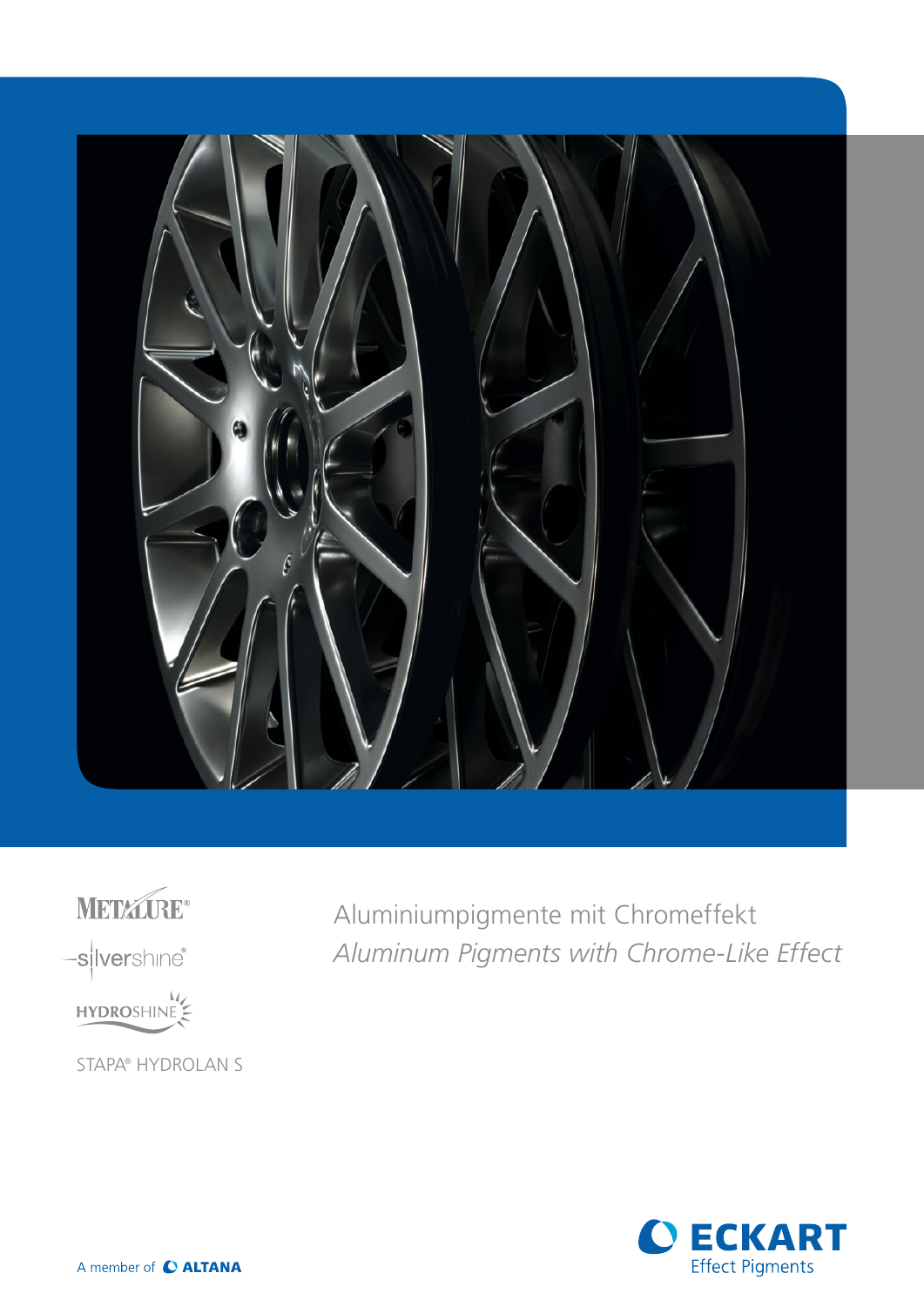# METAURE<sup>®</sup> -silvershine<sup>®</sup>

## Hochbrillante Aluminiumpigment-Dispersionen *Ultra-Brilliant Aluminum Pigment Dispersions*

METALURE® und SILVERSHINE P1000 sind hochbrillante Aluminiumpigment-Dispersionen, die in lösemittelhaltigen Farben und Lacken eine Lichtreflexion auf höchstem Niveau ermöglichen. In einem speziellen Verdampfungsverfahren (PVD) werden extrem dünne Aluminiumpigmente hergestellt, die frei von Schmiermitteln sind. Sie verfügen über eine einheitlich glatte Oberfläche und zeigen ein perfektes non-leafing Verhalten, das einen optischen Spiegeleffekt erzeugt. Dieser Effekt lässt sich nicht mit konventionellen Metalleffektpigmenten nachstellen.

Die METALURE® - und SILVERSHINE P1000-Dispersionen werden dem fertigen Lack / der fertigen Farbe unter Rühren zugegeben. Verglichen mit konventionellen Aluminiumpigmenten weisen METALURE® und SILVERSHINE P1000 eine deutlich höhere Scherstabilität auf.

In der Druckindustrie wird METALURE® speziell dort eingesetzt, wo Folienprägungen bzw. metallisierte Bedruckstoffe in der Anwendung zu kostenintensiv sind bzw. aufwändige Offline-Prozesse erfordern. METALURE® eröffnet vielfältige Möglichkeiten beim Bedrucken von Papier, Karton, Glas und Folie und sorgt auch in der graphischen Industrie für eine äußerst hochwertige Metallic-Veredelung.

*METALURE® and SILVERSHINE P1000 are ultra-brilliant aluminum pigment dispersions creating the highest level of reflectance in solvent-based paints, inks and coatings. In a special physical vapor deposition (PVD) process, extremely thin aluminum pigments, which are free of lubricants, are manufactured. These platelets have a uniform, smooth surface exhibiting perfect non-leafing properties that result in a mirror-like effect. This effect cannot be achieved by conventional metallic effect pigments.*

*The METALURE® and SILVERSHINE P1000 dispersions are added to the finished paint or ink while stirring continuously. Compared to conventional aluminum pigments, METALURE® and SILVERSHINE P1000 show a significantly increased shear stability.*

*In the printing industry, the ability to simulate the reflectivity and flash of foil, hot stamping and vaccum metallizing makes METALURE® the optimum product to reduce costs by selectively printing in-line.*

### **REM-Aufnahme: Aluminium-Pigmenttypen** *SEM-Picture: Aluminum Pigment Types*



METALURE® Silverdollar Cornflake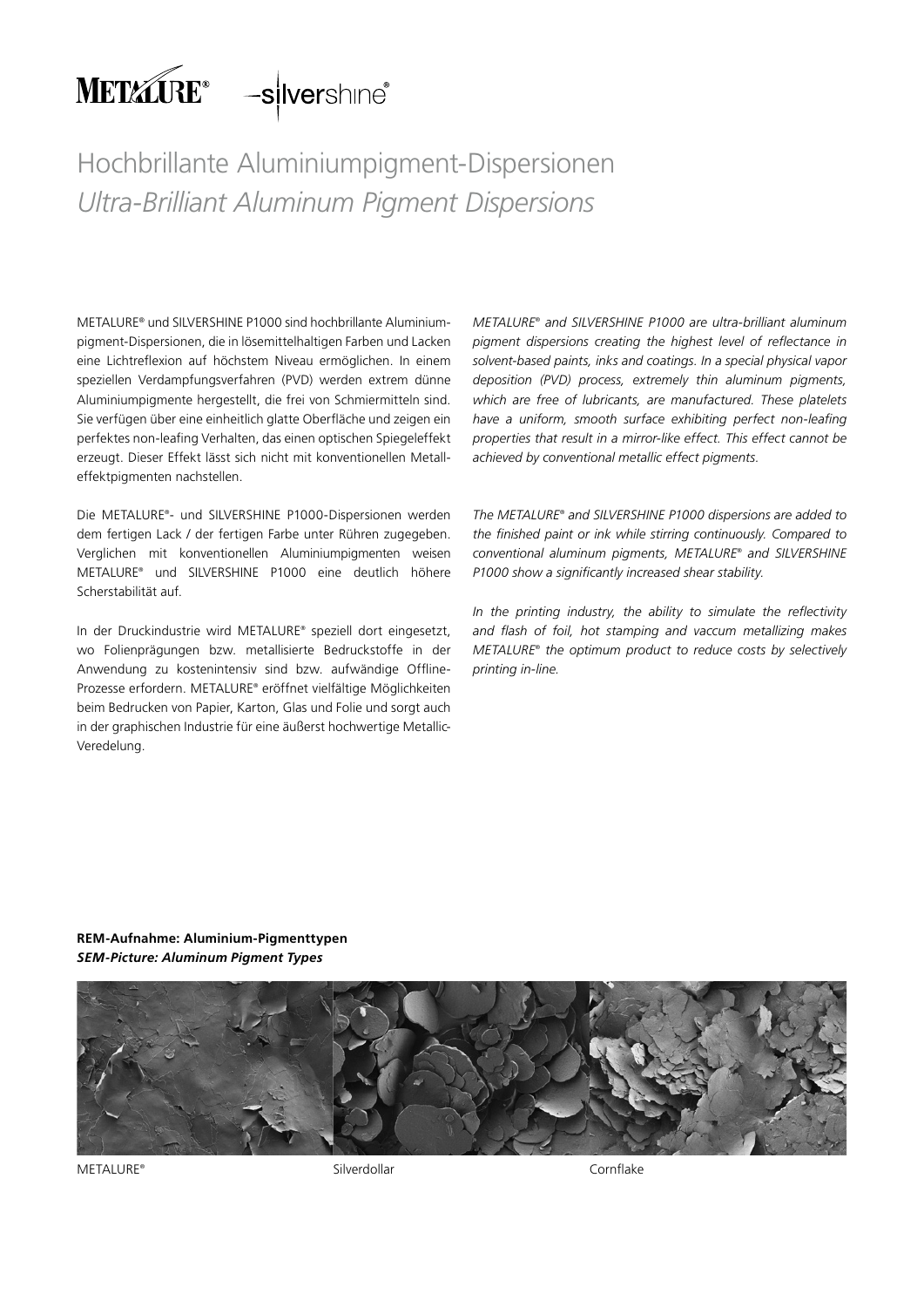

Hochbrillante Aluminiumpigment-Dispersionen *Ultra-Brilliant Aluminum Pigment Dispersions*

**METALURE® - und SILVERSHINE P1000-Dispersionen stehen für viele hervorragende Eigenschaften:**

- · Erzielung von chromähnlichen Effekten alternativ zur Metallisierung
- · Sehr gute Wischfestigkeit
- · Hervorragende Werte bei Reflexionslacken
- · Hochbrillante Farbeffekte in Kombination mit organischen Buntpigmenten
- · Exzellente Farbstärke und hohes Deckvermögen
- · Erreichen des chromähnlichen Effektes durch niedrige Schichtstärken
- · Überlackieren mit Klarlacken möglich
- · Einzelne Produkttypen sind mischbar, um weitere Farbtöne zu erzielen.

METALURE® L-Typen sind nicht kompatibel mit alkoholreichen Systemen

*The striking features of METALURE***®** *and SILVERSHINE P1000 are:*

- · *Chrome-like fi nishes similar to metallization*
- · *Very good rub resistance*
- $\cdot$  *High reflective values*
- · *Highly brilliant color effects in combination with organic color pigments*
- · *Excellent color strength and hiding power*
- · *Chrome-like effects due to low dry fi lm thickness*
- · *Overcoating with topcoats possible*
- · *Product grades can be mixed to obtain further color shades*

*METALURE® L-types are not compatible with alcohol-rich formulations*

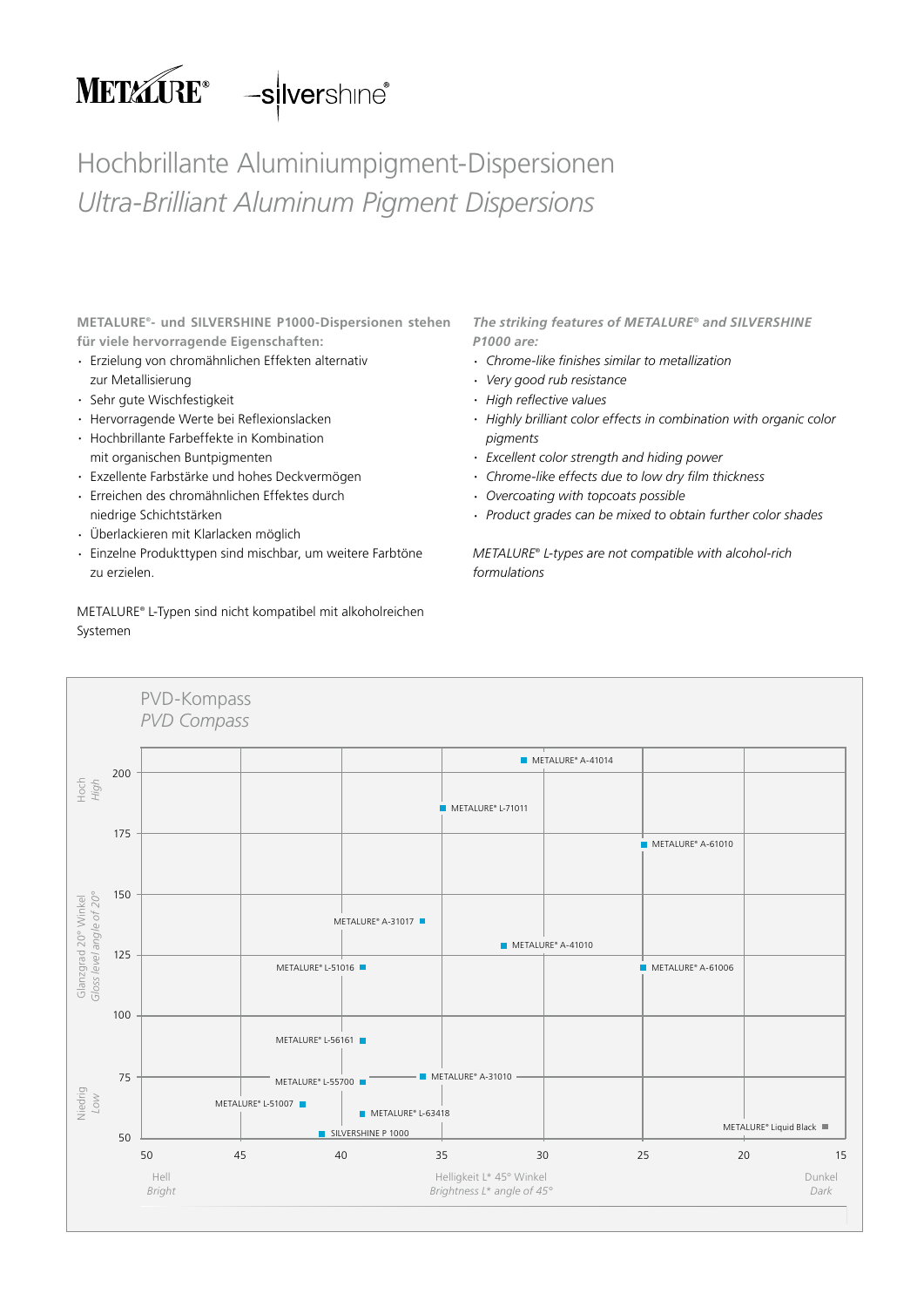

## Hochbrillante Aluminiumpigment-Dispersionen *Ultra-Brilliant Aluminum Pigment Dispersions*

| <b>METALURE<sup>®</sup> &amp;</b><br><b>SILVERSHINE P</b> | Typ<br>Grade | Pigment-<br>gehalt<br>Pigment<br>Content | Teilchengrößen-<br>verteilung<br>Particle Size<br><b>Distribution</b> | Lösemittel<br>Solvent                      | Coatings  | Sieb-<br>druck<br>Screen<br>Printing | Tiefdruck<br>Gravure<br>Printing | Flexo-<br>druck<br>Flexo<br>Printing |
|-----------------------------------------------------------|--------------|------------------------------------------|-----------------------------------------------------------------------|--------------------------------------------|-----------|--------------------------------------|----------------------------------|--------------------------------------|
|                                                           |              |                                          | D50 ca.                                                               |                                            |           |                                      |                                  |                                      |
| Reihe/Series                                              |              | $\%$                                     | approx. [µm]                                                          |                                            |           |                                      |                                  |                                      |
| Non-leafing Pigmente/Non leafing pigments                 |              |                                          |                                                                       |                                            |           |                                      |                                  |                                      |
| SILVERSHINE                                               | P 1000       | 18                                       | 10                                                                    | Methoxypropylacetat/Methoxy propyl acetate | $\bullet$ | ٠                                    |                                  |                                      |
| METALURE® L-6                                             | L-63418      | 10                                       | 10                                                                    | Methoxypropylacetat/Methoxy propyl acetate | $\bullet$ | $\bullet$                            |                                  |                                      |
|                                                           | L-54893      | 10                                       | 11                                                                    | n-Propylacetat/ n-propyl acetate           | $\bullet$ |                                      | $\bullet$                        |                                      |
| METALURE® L-5                                             | L-54894      | 10                                       | 11                                                                    | i-Propylacetat /i-propyl acetate           | $\bullet$ |                                      | $\bullet$                        |                                      |
|                                                           | L-55350      | 10                                       | 11                                                                    | Ethylacetat/Ethyl acetate                  | $\bullet$ |                                      | $\bullet$                        |                                      |
|                                                           | L-51007      | 10                                       | $\overline{7}$                                                        | Methoxypropylacetat/Methoxy propyl acetate | $\bullet$ | $\bullet$                            |                                  |                                      |
|                                                           | L-55700      | 10                                       | 10                                                                    | Methoxypropylacetat/Methoxy propyl acetate | $\bullet$ | ٠                                    |                                  |                                      |
|                                                           | L-51016      | 10 <sup>°</sup>                          | 16                                                                    | Methoxypropylacetat/Methoxy propyl acetate | $\bullet$ | $\bullet$                            |                                  |                                      |
|                                                           | L-56161      | 10                                       | 11                                                                    | Methoxypropanol/Methoxy propanol           | $\bullet$ | ٠                                    |                                  |                                      |
| METALURE® L-7                                             | L-71011 AE   | 10 <sup>°</sup>                          | 11                                                                    | Ethylacetat/Ethyl acetate                  | $\bullet$ |                                      | $\bullet$                        |                                      |
| METALURE® A-3                                             | A-31010 AE   | 10                                       | 10                                                                    | Ethylacetat/Ethyl acetate                  | $\bullet$ |                                      |                                  |                                      |
|                                                           | A-31017 AE   | 10                                       | 17                                                                    | Ethylacetat/Ethyl acetate                  | $\bullet$ |                                      | $\bullet$                        |                                      |
|                                                           | A-41010 AE   | 10                                       | 10                                                                    | Ethylacetat/Ethyl acetate                  | $\bullet$ |                                      | $\bullet$                        |                                      |
|                                                           | A-41510 EN   | 15                                       | 10                                                                    | Ethanol/Ethanol                            |           |                                      | $\bullet$                        |                                      |
| METALURE® A-4                                             | A-41506 EN   | 15                                       | 6                                                                     | Ethanol/Ethanol                            |           |                                      |                                  |                                      |
|                                                           | A-41010 BG   | 10 <sup>°</sup>                          | 10                                                                    | Butylglykol/Butyl glycol                   | $\bullet$ | $\bullet$                            |                                  |                                      |
|                                                           | A-41014 BG   | 10                                       | 14                                                                    | Butylglykol/Butyl glycol                   | $\bullet$ | ٠                                    |                                  |                                      |
|                                                           | A-61010 AE   | 10                                       | 10                                                                    | Ethylacetat/Ethyl acetate                  | $\bullet$ |                                      | $\bullet$                        |                                      |
| METALURE® A-6                                             | A-61010 BG   | 10                                       | 10                                                                    | Butylglykol/Butyl glycol                   | $\bullet$ | ٠                                    |                                  |                                      |
|                                                           | A-61006 BG   | 10                                       | 6                                                                     | Butylglykol/Butyl glycol                   |           | $\bullet$                            |                                  |                                      |

**Das Isomer (2-Methoxypropylacetat-1) des Lösemittels Methoxypropylacetat wird ab einem Grenzwert von 0,1% ausweispflichtig als Reproduktionstoxisch (Cat 1 B) eingestuft. ECKART garantiert die Isomerenfreiheit (<0,1%) der Methoxypropylacetat haltigen Produkte.** 

**Diese sind: METALURE® L-55700, L-51007, L-51016, L-63418 und SILVERSHINE P 1000.**

*The MPA-isomer (2-Methoxy-propyl-acetate-1) has a mandatory identification from a maximum accepted concentration of 0.1% and will get a classification, toxic to reproduction (Cat 1 B). ECKART guarantee isomeric-free MPA (<0.1%) in all MPA containing products.* 

*These products are: METALURE® L-55700, L-51007, L-51016, L-63418 and SILVERSHINE P 1000.*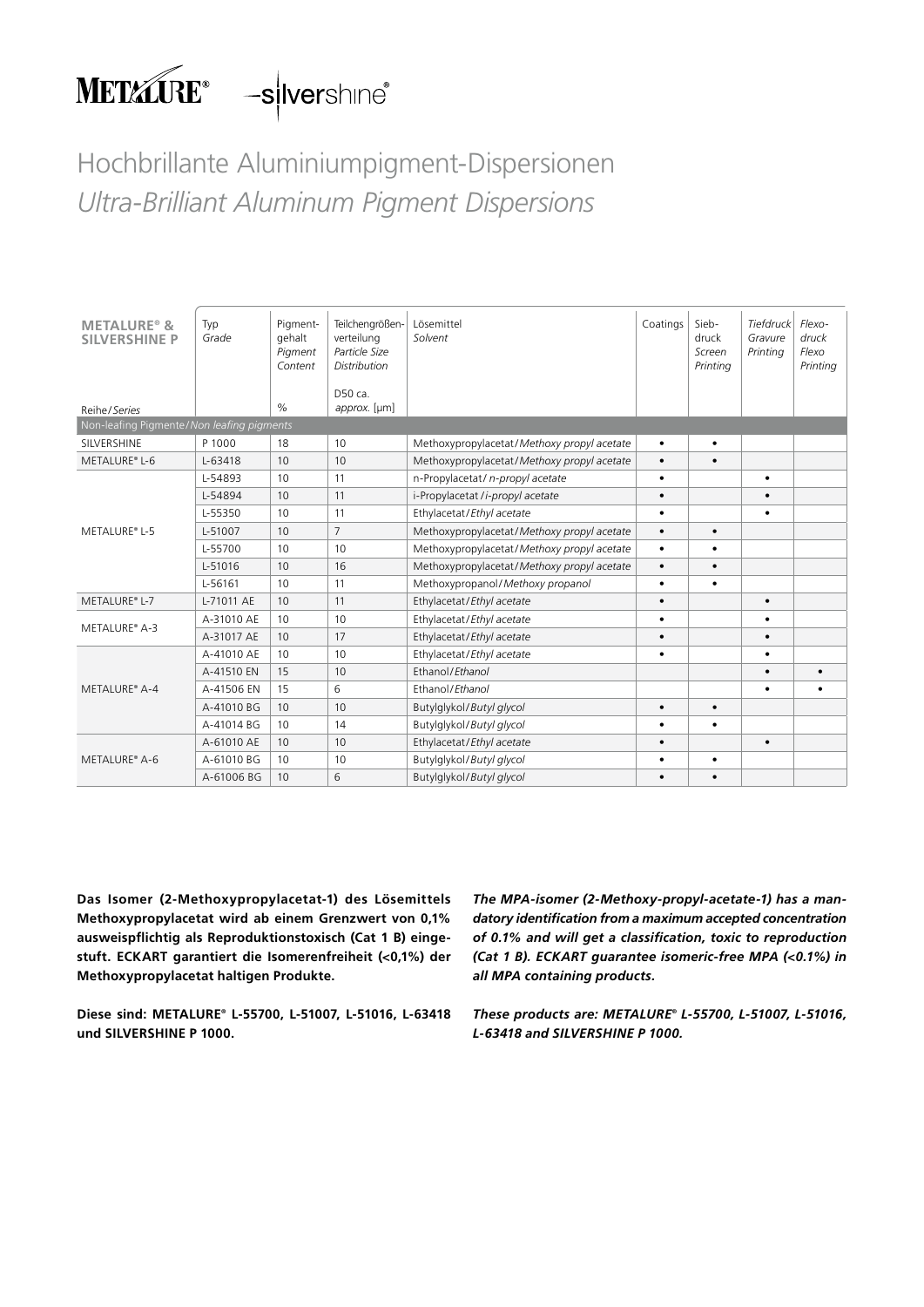



 $\overline{\phantom{a}}$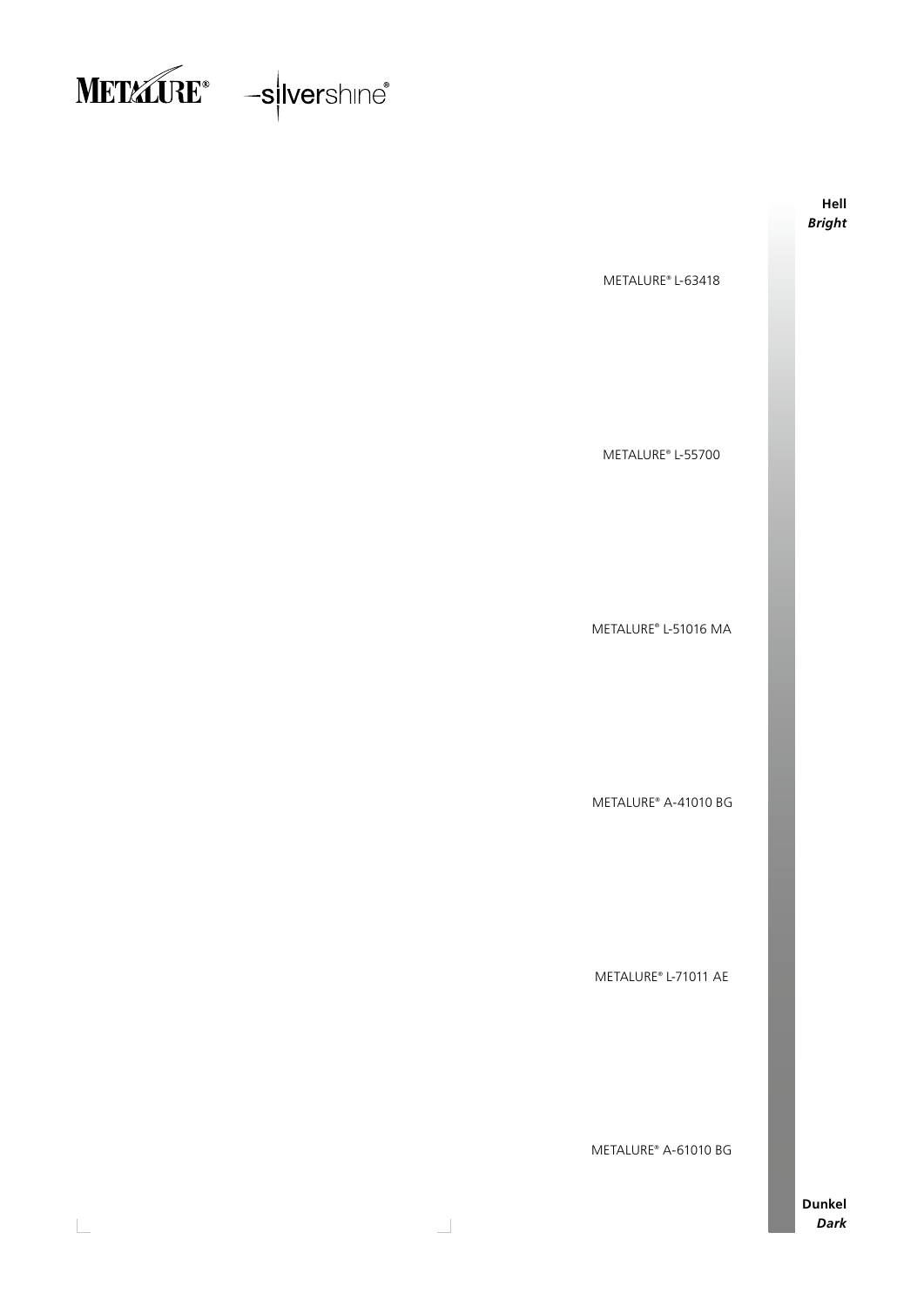

Chromschwarzer Metallic-Effekt mit extremer Beständigkeit *Black Chrome Metallic Effect with Extreme Resistance* 

METALURE® Liquid Black basiert auf Chromoxid; es ist chemisch inert, frei von jeglichen Chrom-VI-Verbindungen und damit toxisch unbedenklich. Die Herstellung nach einem besonders aufwändigen Metallisierungsverfahren garantiert den optisch schwarzen Spiegeleffekt.

METALURE® Liquid Black eignet sich für alle gängigen Lacksysteme: wässrig, lösemittelhaltig und UV-härtend. Die Bandbreite an möglichen Anwendungsgebieten ist sehr vielfältig; sie reicht von der Lackierung von Fahrzeugen und Anbauteilen über Außenbeschichtungen bis hin zu Anwendungen im Innenbereich sowie dekorativen Zwecken.

Folgende Darstellungen verdeutlichen die hervorragende Chemikalien resistenz von METALURE® Liquid Black:

*METALURE® Liquid Black is based on chromium oxide; it is chemically inert and free of any chrome-VI compounds. Thus, it is toxically safe. It is manufactured during a very elaborate metallization process which guarantees the black, mirror-like appearance.* 

*METALURE® Liquid Black is perfectly suited for all common coatings systems: waterbased, solvent and UV curing. There is*  a great variety of application fields, ranging from exterior applica*tions, automotive and accessories coatings to interior as well as decorative purposes.*

*The following images highlight the outstanding chemical resistance of METALURE® Liquid Black:*

**Prüfung der Chemikalienstabilität für Kunststoffl ackierungen im Automobil-Innenbereich** *Chemical Resistance Test for Plastic Coatings of Automotive Interiors*

Das Pigment wird von der Natronlauge nicht angegriffen; sein Farbton bleibt unverändert. The pigment is not attacked by the sodium hydroxide; its colour stays the same. 4 **4 h / 55° C** 4 h / 55° C



**Chemikalienbeständigkeitstest /** *Chemical Resistance Test*



HCL 10% NaOH 0,1 mol/l

METALURE® Liquid Black

Wettbewerbsprodukt (dunkelstes, aluminiumbasierendes PVD-Produkt) C*ompetitor´s product (darkest PVD product based on aluminium)*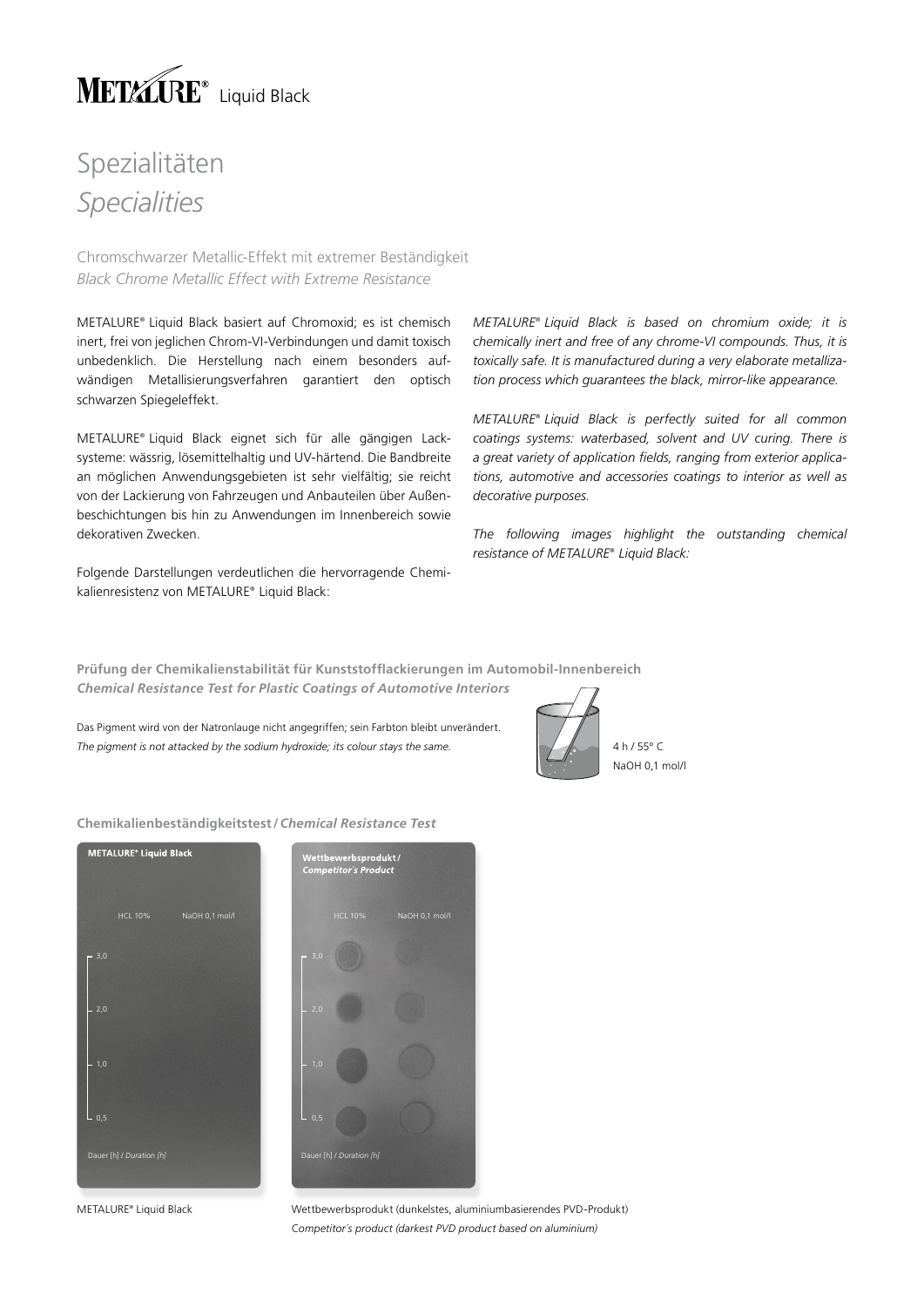

**Technische Daten/***Technical Data*

|                        | Festkörper<br>Solid content<br>$\%$ | Teilchengrößenverteilung Lösemittel<br>Particle size distribution<br>D50 ca./approx. [µm] | Solvent                             | Coatings | Siebdruck<br>Screen<br>Printing | Tiefdruck<br>Gravure<br>Printing | Flexodruck<br>Flexo<br>Printing |
|------------------------|-------------------------------------|-------------------------------------------------------------------------------------------|-------------------------------------|----------|---------------------------------|----------------------------------|---------------------------------|
| METALURE® Liquid Black | 10                                  | 14                                                                                        | Methoxypropanol<br>Methoxy propanol |          |                                 |                                  |                                 |



Scannen Sie diesen QR-Code und Sie gelangen zu unserem METALURE® Liquid Black Film. *In order to access our METALURE® Liquid Black movie, please scan this QR-code.*

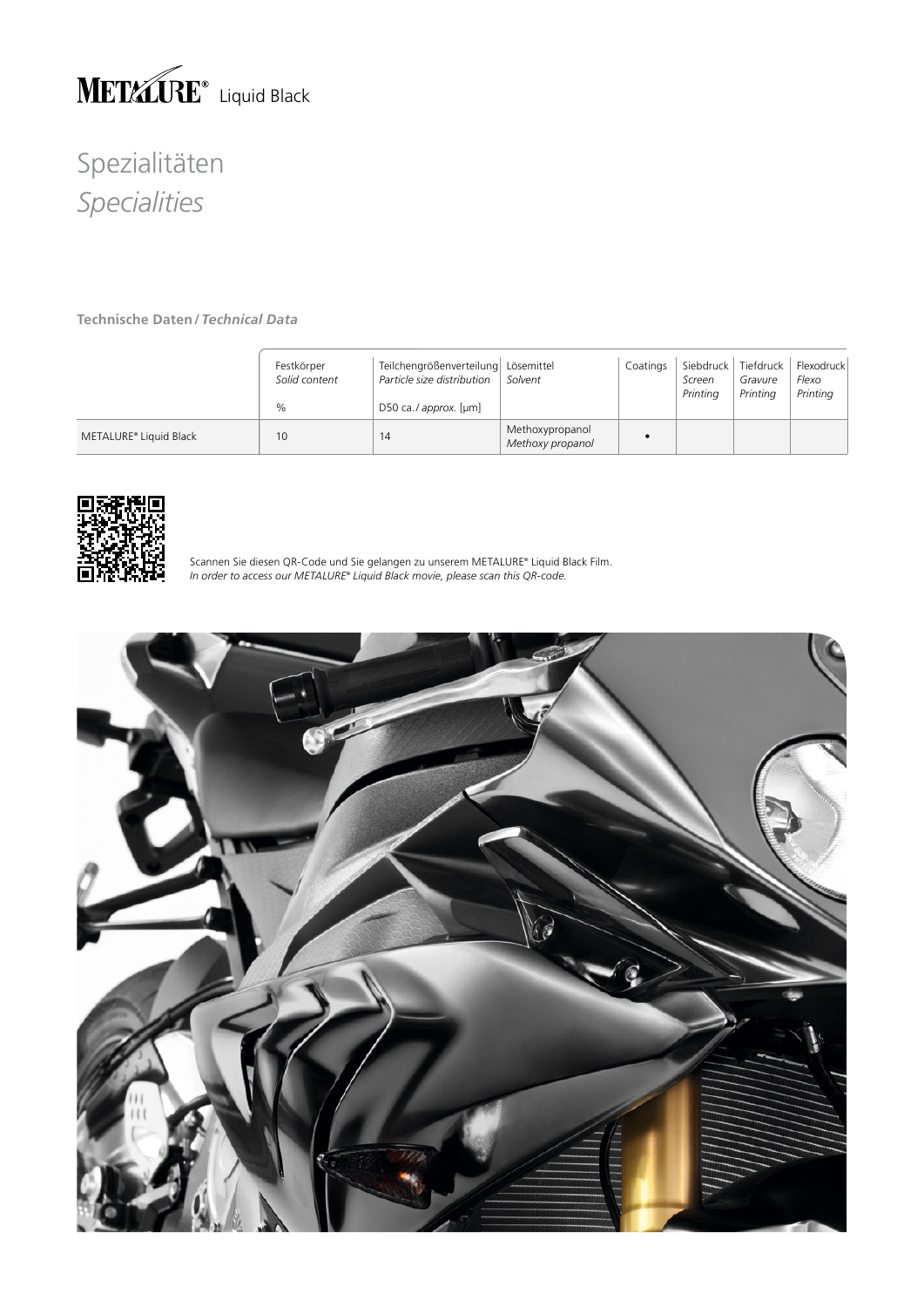

*Spiegeleffekt für höchste Reflektion Mirror Effect for Highest Reflection*

METALURE® Mirrorshine 1006 ist ein äußerst dünnes leafing Aluminiumpigment. Mit seinem ausgeprägten Spiegeleffekt ist es ideal für Anwendungen geeignet, welche höchste Rückstrahlungseigenschaften erfordern, z.B. für die Beschichtung von Reflektoren oder brillante Druckanwendungen. Es kann in wässrigen und konventionellen Systemen verwendet werden.

*METALURE® Mirrorshine 1006 is an extremely thin leafing aluminium pigment. With its pronounced mirror-like effect, it is ideally suited for applications that require highest reflection properties, such as the coating of reflectors or for brilliant printing applications. It can be used for water-based and conventional systems.*

### **Technische Daten/***Technical Data*

|                            | Festkörper<br>Solid content<br>$\%$ | Teilchengrößenverteilung Lösemittel<br>Particle size distribution<br>D50 ca./ approx. [µm] | Solvent                   | Coatings | Sieb-<br>druck<br>Screen<br>Printina | Tief-<br>druck<br>Gravure<br>Printina | Flexo-<br>druck<br>Flexo<br>Printina | Offset-<br>druck<br>Offset<br>Printing |
|----------------------------|-------------------------------------|--------------------------------------------------------------------------------------------|---------------------------|----------|--------------------------------------|---------------------------------------|--------------------------------------|----------------------------------------|
| METALURE® Mirrorshine 1006 | 10                                  |                                                                                            | Ethanol, Methoxypropanol  |          |                                      |                                       |                                      |                                        |
|                            |                                     | b                                                                                          | Ethanol, Methoxy propanol |          |                                      |                                       |                                      |                                        |

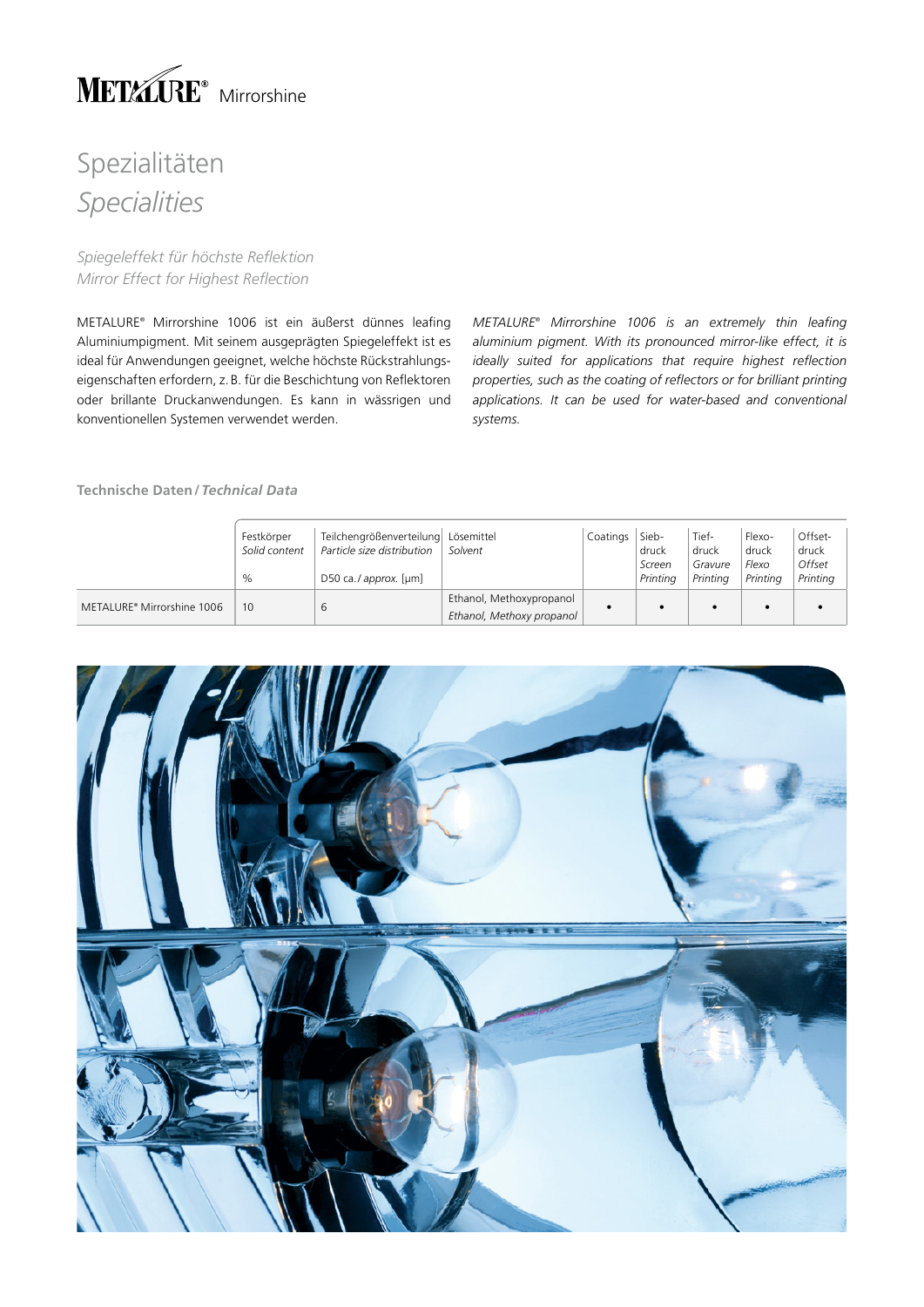

Stabilisierte METALURE® Dispersionen *Stabilized METALURE® Dispersions*

### **Produktmerkmale:**

Die aufgeführten METALURE® UV Dispersionen sind speziell für die Anwendungen in UV-härtenden Systemen entwickelt und bereits in passenden Lösungsmitteln angepastet.

### *Product characteristics:*

*The following METALURE® UV dispersions are recommended for UV-curing ink formulations and therefore are pasted in suitable solvents.*

| <b>METALURE®UV</b><br>Typ / Grade | Anwendungen/<br>Applications<br>Tiefdruck<br>Gravure<br>Printing | Flexodruck<br>Flexo<br>Printing | Siebdruck<br>Screen<br>Printing | Coatings  | Durchschnittliche<br>Pigmentgröße<br>Average Particle<br>Size<br>μm | Pigmentgehalt<br><b>Pigment Content</b><br>$\%$ | Lösungsmedium /<br>Medium      | Basis METALURE® Type<br>Basic METALURE® Type |   |
|-----------------------------------|------------------------------------------------------------------|---------------------------------|---------------------------------|-----------|---------------------------------------------------------------------|-------------------------------------------------|--------------------------------|----------------------------------------------|---|
| DA-45001                          |                                                                  | $\bullet$                       | $\bullet$                       | $\bullet$ | 10                                                                  | 50                                              | Darocure 1173<br>Darocure 1173 |                                              | A |
| DA-53001                          |                                                                  | $\bullet$                       | $\bullet$                       | $\bullet$ | 12                                                                  | 30                                              | Darocure 1173<br>Darocure 1173 |                                              |   |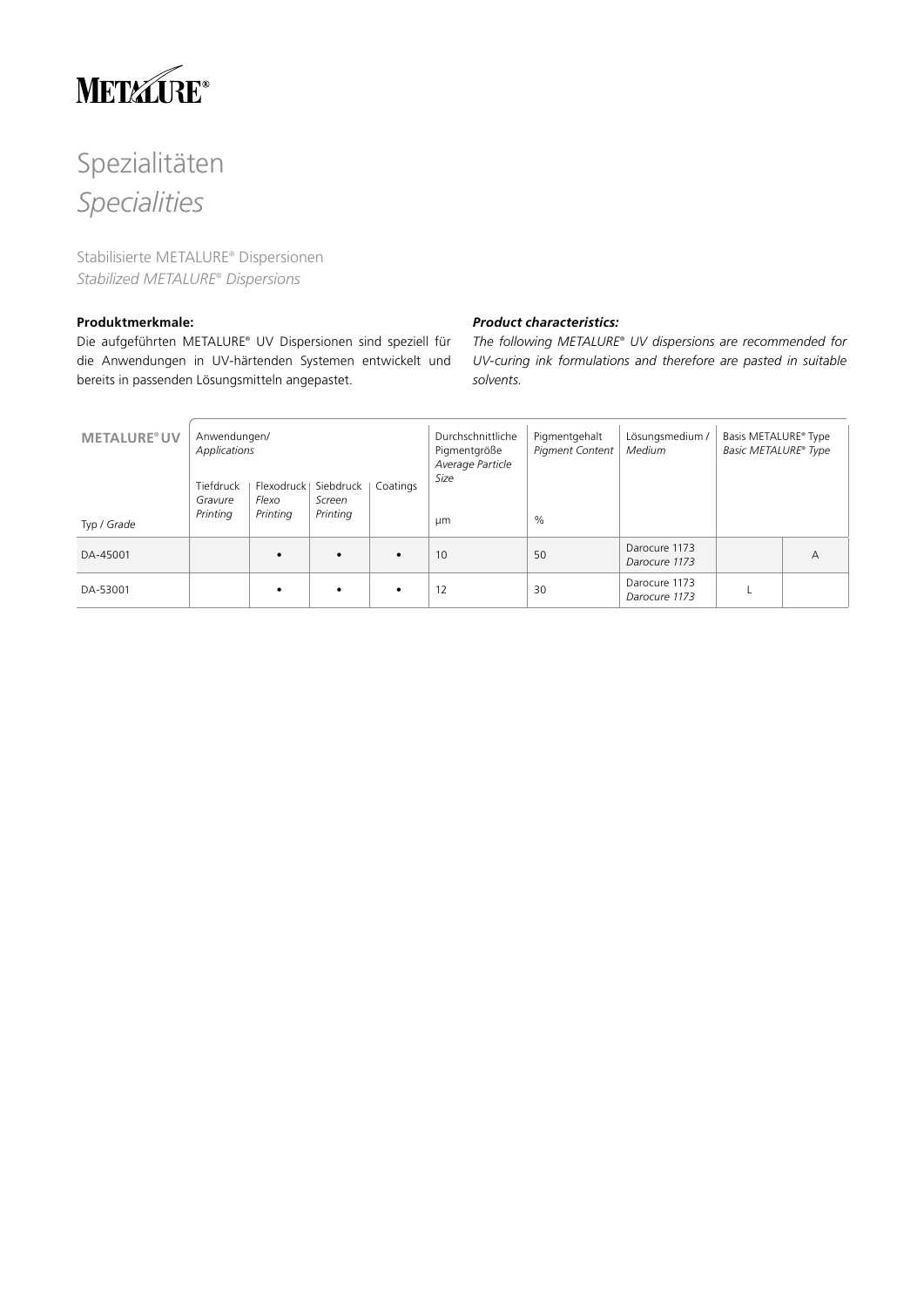## -silvershine<sup>®</sup>

## SILVERSHINE S-Reihe für lösemittelhaltige Beschichtungen *SILVERSHINE S Series for Solvent-Based Coatings*

Die SILVERSHINE S-Reihe besteht aus extrem dünnen Silberdollarpigmenten. Ihre besonders feine, homogene Beschaffenheit und enge Teilchengrößenverteilung ermöglichen eine außerordentlich helle und metallische Optik.

Durch einen ausgeprägten Flop, extrem hohe Brillanz und Lichtreflexion reichen die dekorativen Gestaltungsmöglichkeiten von glänzend-metallisch bis matt verchromt.

Das strukturlose und elegante Erscheinungsbild wird durch eine ausgezeichnete Deckfähigkeit ergänzt. Sie ist 2,5 Mal höher als bei korrespondierenden Silberdollarpigmenten.

Die SILVERSHINE S-Reihe ist für lösemittelhaltige und als HYDROLAN S-Reihe für wässrige Lacksysteme geeignet.

*The SILVERSHINE S series consists of extremely thin silver dollar pigments. Their unique morphology and narrow particle size distribution result in a very bright and metallic optical effect.*

*Various decorative applications are possible – from glossy metallic to matt chrome – due to its excellent flop, extremely high brilliance and light reflection.*

*The smooth and elegant look is supplemented by optimal opacity. In comparison with corresponding silver dollar pigments, the opacity is 2.5 times higher.*

*The SILVERSHINE S-series is suitable for solvent-based and as HYDROLAN S series for water-based coatings.*

| <b>SILVERSHINE S</b> | Festkörpergehalt<br>Non-Volatile Content | ermittelt mit/determined by<br><b>CILAS 1064</b><br>ca./approx. [µm] | Teilchengrößenverteilung/Particle Size Distribution | Lösemittel<br>Solvent |                                                             |
|----------------------|------------------------------------------|----------------------------------------------------------------------|-----------------------------------------------------|-----------------------|-------------------------------------------------------------|
| Typ/Grade            | $\%$                                     | D <sub>10</sub>                                                      | D50                                                 | D90                   |                                                             |
| S 1100               | 30                                       | 6                                                                    | 11                                                  | 16                    | Testbenzin/Solvent Naphtha<br>Mineral spirit/Solvent naphta |
| S 1500               | 25                                       | 9                                                                    | 15                                                  | 26                    | Methoxypropanol/Methoxy propanol                            |
| S 2100               | 50                                       | 11                                                                   | 20                                                  | 32                    | Testbenzin/Solvent Naphtha<br>Mineral spirit/Solvent naphta |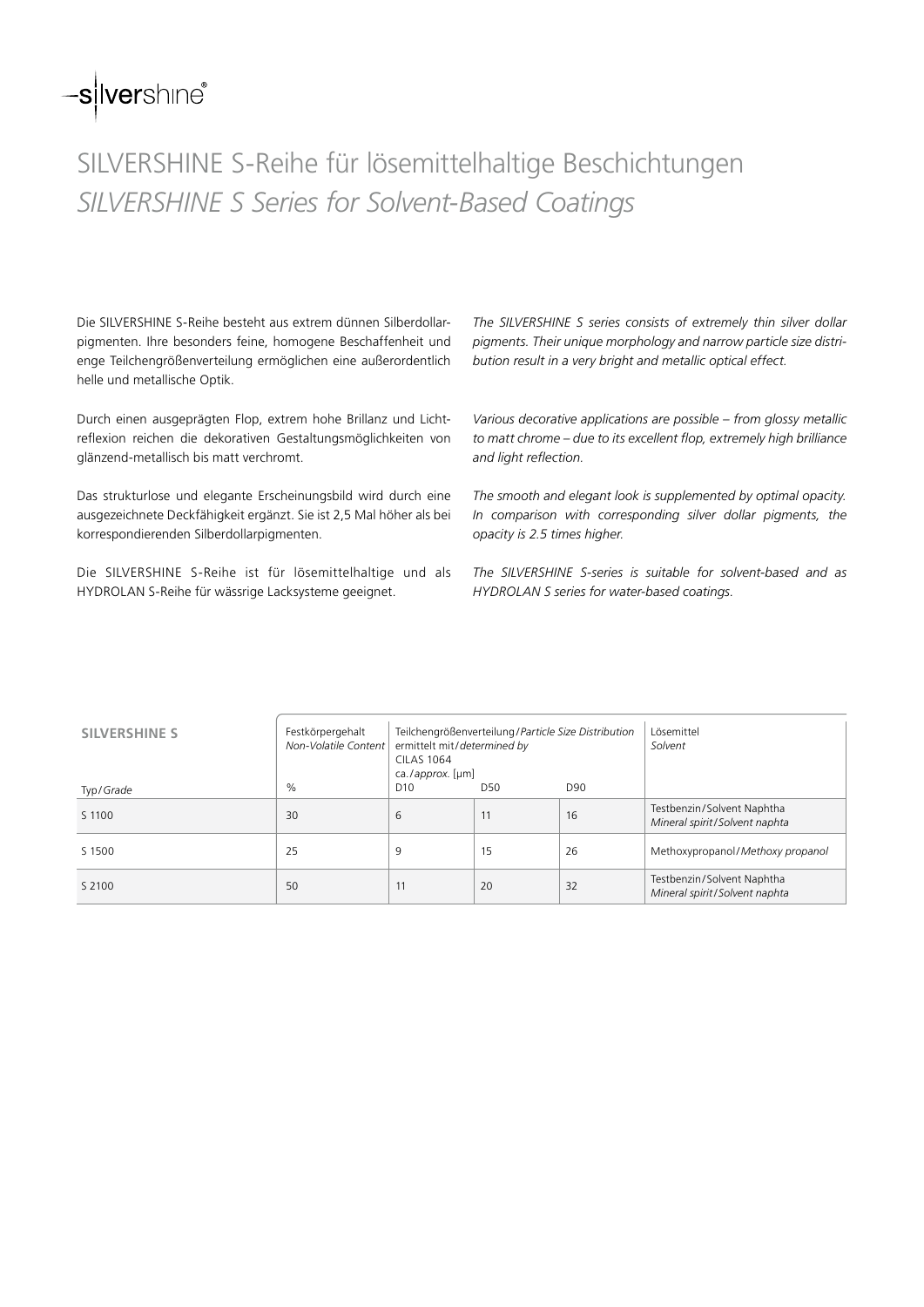

 $\overline{\phantom{a}}$ 

SILVERSHINE S 1100

SILVERSHINE S 1500

SILVERSHINE S 2100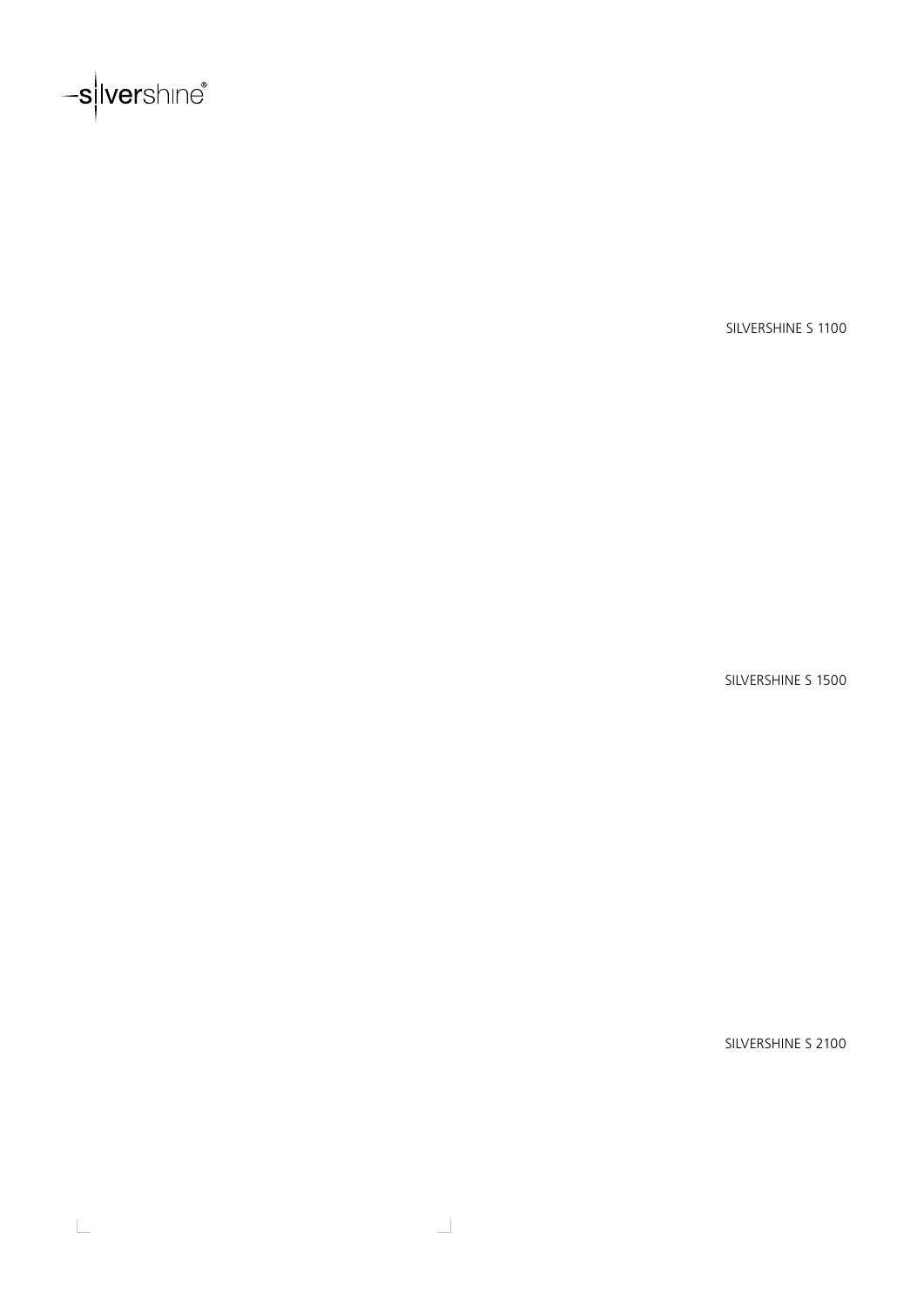## **HYDROSHINE**

## Hochbrillante Effektpigment-Dispersionen für wasserbasierende Farben und Lacke

*Ultra-Brilliant Effect Pigment Dispersions for Water-Based Inks and Coatings*

HYDROSHINE steht für hochbrillante stabilisierte Effektpigment-Dispersionen, die in wasserbasierten Lacken eingesetzt werden können und auf qualitativ hochwertigen PVD-Aluminium-Pigmenten basieren. ECKART bietet unterschiedliche Technologien an, um den speziellen Kundenanforderungen nach Gasungsstabilität, Schwitzwasserbeständigkeit und optischem Erscheinungsbild gerecht zu werden.

**Folgende HYDROSHINE-Serien sind erhältlich:**

**HYDROSHINE WS-1000** Additiv-stabilisierte Pigmente in unterschiedlichen Lösemitteln.

### **HYDROSHINE WS-3000**

Schwermetallfrei eingekapselte Pigmente für hohe Chemikalienund Hydrolysebeständigkeit. Hochbrillante Chromeffekte.

**HYDROSHINE WS-4000** Passivierte PVD-Pigmente für dunkle Chromeffekte.

### **HYDROSHINE WS-6000**

Passivierte PVD-Pigmente für äußerst dunkle Chromeffekte.

*HYDROSHINE is a highly brilliant effect pigment dispersion for water-based coatings based on the most advanced PVD aluminum pigments. ECKART offers a choice of different technologies to meet customers' specific demands for gassing stability, humidity resistance and optical performance.*

*The following HYDROSHINE series are available:*

*HYDROSHINE WS-1000 High performance pigments (additive-stabilized), in different solvents.* 

### *HYDROSHINE WS-3000*

*Heavy-metal free encapsulated pigment for high chemical and hydrolysis resistance. Highly brilliant chrome-like effects.*

*HYDROSHINE WS-4000 Passivated PVD pigments for dark chrome-like effects.*

### *HYDROSHINE WS-6000 Passivated PVD pigments for ultra dark chrome-like effects.*

| <b>HYDROSHINE</b><br>Typ/Grade                              | Pigmentgehalt<br><b>Pigment Content</b><br>$\frac{0}{n}$ | Teilchengrößenverteilung<br>Particle Size Distribution<br>D50 ca./approx. [µm] | Lösemittel<br>Solvent                                 | Eigenschaften<br>Properties                                                                                                                                                           |  |  |  |  |
|-------------------------------------------------------------|----------------------------------------------------------|--------------------------------------------------------------------------------|-------------------------------------------------------|---------------------------------------------------------------------------------------------------------------------------------------------------------------------------------------|--|--|--|--|
| SiO <sub>2</sub> -stabilisiert/SiO <sub>2</sub> -stabilized |                                                          |                                                                                |                                                       |                                                                                                                                                                                       |  |  |  |  |
| <b>HYDROSHINE WS-3001</b>                                   | 10                                                       | 11                                                                             | Isopropanol/Iso propanol                              | Sehr hohe Chemikalienresistenz und Gasungsstabilität<br>Very high chemical resistance and gassing stability                                                                           |  |  |  |  |
| <b>HYDROSHINE WS-3003</b>                                   | 10                                                       | 11                                                                             | Isopropanol/Iso propanol                              | Ausgezeichnete optische Effekte, hervorragende<br>Zwischenschichthaftung<br>Excellent optical effects, excellent intercoat adhesion                                                   |  |  |  |  |
| HYDROSHINE WS-3004                                          | 10                                                       | 11                                                                             | Isopropanol/Iso propanol                              | Sehr hohe Chemikalienresistenz und Gasungsstabilität<br>Very high chemical resistance and gassing stability                                                                           |  |  |  |  |
| <b>HYDROSHINE WS-4001</b>                                   | 10                                                       | 10                                                                             | Isopropanol, Butylglykol<br>Isopropanol, Butyl glycol | Dunkle Type auf SiO <sub>2</sub> -Basis, sehr hohe<br>Chemikalienresistenz<br>Dark grade on SiO <sub>2</sub> -basis, very high chemical resistance                                    |  |  |  |  |
| <b>HYDROSHINE WS-4140</b>                                   | 10                                                       | 14                                                                             | Isopropanol, Butylglykol<br>Isopropanol, Butyl glycol | Dunkle, hochbrillante Type auf SiO <sub>2</sub> -Basis, sehr hohe<br>Chemikalienresistenz / Dark, highly brilliant grade on<br>SiO <sub>2</sub> -basis, very high chemical resistance |  |  |  |  |
| <b>HYDROSHINE WS-6001</b>                                   | 10                                                       | 10                                                                             | Isopropanol, Butylglykol<br>Isopropanol, Butyl glycol | Dunkelste Type auf SiO <sub>2</sub> -Basis, sehr hohe<br>Chemikalienresistenz<br>Darkest grade on SiO <sub>2</sub> -basis, very high chemical resistance                              |  |  |  |  |
| Additiv-stabilisiert/Additive-stabilized*                   |                                                          |                                                                                |                                                       |                                                                                                                                                                                       |  |  |  |  |
| <b>HYDROSHINE WS-1011</b>                                   | 23                                                       | 11                                                                             | Isopropanol/Iso propanol                              | Hochbrillant<br>Highly brilliant                                                                                                                                                      |  |  |  |  |
| <b>HYDROSHINE WS-4021</b>                                   | 10                                                       | 11                                                                             | Butylglykol/Butyl glycol                              | Dunkler Chromeffekt<br>Dark chrome-like effect                                                                                                                                        |  |  |  |  |
| Leafing-Type/Leafing Grade                                  |                                                          |                                                                                |                                                       |                                                                                                                                                                                       |  |  |  |  |
| METALURE®<br>MIRRORSHINE 1006                               | 10                                                       | 6                                                                              | Ethanol, Methoxypropanol<br>Ethanol, Methoxy propanol | Leafing-Type mit ausgezeichnetem Spiegeleffekt<br>Leafing grade with superior mirror effect                                                                                           |  |  |  |  |

\*(Auf Anfrage erhältlich/*available upon request)*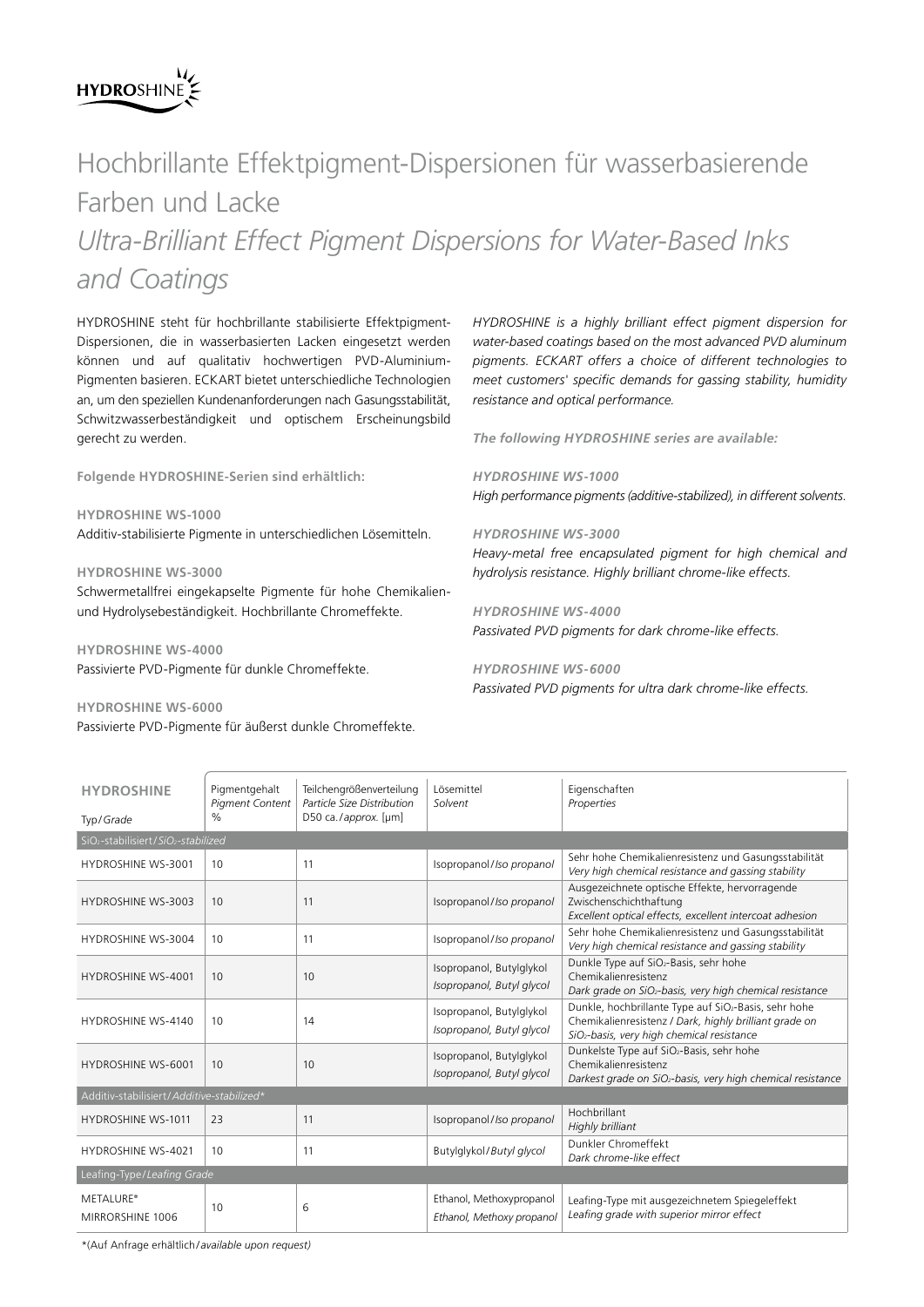## Richtrezeptur *Guiding Formulation*

### **Chromeffekt-Lack (wässrig) mit HYDROSHINE WS-Typen** *Chrome-Like Effect Paint (for Water-Based Systems) with HYDROSHINE WS Grades*

|    | Rohstoffe                                             |        |
|----|-------------------------------------------------------|--------|
| a) | Setaqua 6801 <sup>(1)</sup>                           | 28,45  |
|    | Dest. Wasser                                          | 7,60   |
|    | mischen                                               |        |
| b) | Butylglykol                                           | 1,85   |
|    | Dest. Wasser                                          | 9,30   |
|    | DMEA, 5% in dest. Wasser                              | 0,85   |
|    | mischen                                               |        |
| c) | HYDROSHINE WS Typ <sup>(2)</sup><br>(10 % Festkörper) | 8,00   |
|    | Butylglykol                                           | 5,00   |
|    | Setal 6306 SS-60 <sup>(1)</sup>                       | 4,70   |
|    | Maprenal MF 900 w (3)                                 | 1,10   |
|    | 5 Min. rühren                                         |        |
| d) | DMEA, 5% in dest. Wasser                              | 3,00   |
|    | Dest. Wasser                                          | 30,15  |
|    |                                                       | 100,00 |

|     | Raw materials                                             |        |
|-----|-----------------------------------------------------------|--------|
| a)  | Setagua 6801 (1)                                          | 28.45  |
|     | Dist. water                                               | 7.60   |
| mix |                                                           |        |
| b)  | <b>Butyl glycol</b>                                       | 1.85   |
|     | Dist. water                                               | 9.30   |
|     | DMEA, 5% in dist. water                                   | 0.85   |
| mix |                                                           |        |
| c)  | HYDROSHINE WS grade <sup>(2)</sup><br>(10% solid content) | 8.00   |
|     | <b>Butyl</b> glycol                                       | 5.00   |
|     | Setal 6306 SS-60 <sup>(1)</sup>                           | 4.70   |
|     | Maprenal MF 900 w (3)                                     | 1.10   |
|     | stir 5 min.                                               |        |
| d)  | DMEA, 5% in dist. water                                   | 3.00   |
|     | Dist. water                                               | 30.15  |
|     |                                                           | 100.00 |

### **Herstellung**

Fügen Sie die Komponenten b), c) und am Schluss d) zu a) hinzu.

### *Processing*

*Add components b), c) and at last d) to a).*

| pH-Wert:          | 7,5 - 8,0 (DMEA 5% in dest. Wasser) | pH value:           | 7.5 - 8.0 (DMEA 5% in dist. water) |
|-------------------|-------------------------------------|---------------------|------------------------------------|
| Festkörpergehalt: | 16.8%                               | Solid content:      | 16.8%                              |
| Spritzviskosität: | 15 - 20 Sek. DIN cup 4mm / 20 °C    | Spraying viscosity: | 15 - 20 sec. DIN cup 4mm / 20 °C   |
| Verdünnung:       | Dest. Wasser                        | Diluent:            | Dist. water                        |
| Einbrennzeit.     | 30 Min. 140 °C                      | Stoving conditions: | 30 min. 140 °C                     |
|                   |                                     |                     |                                    |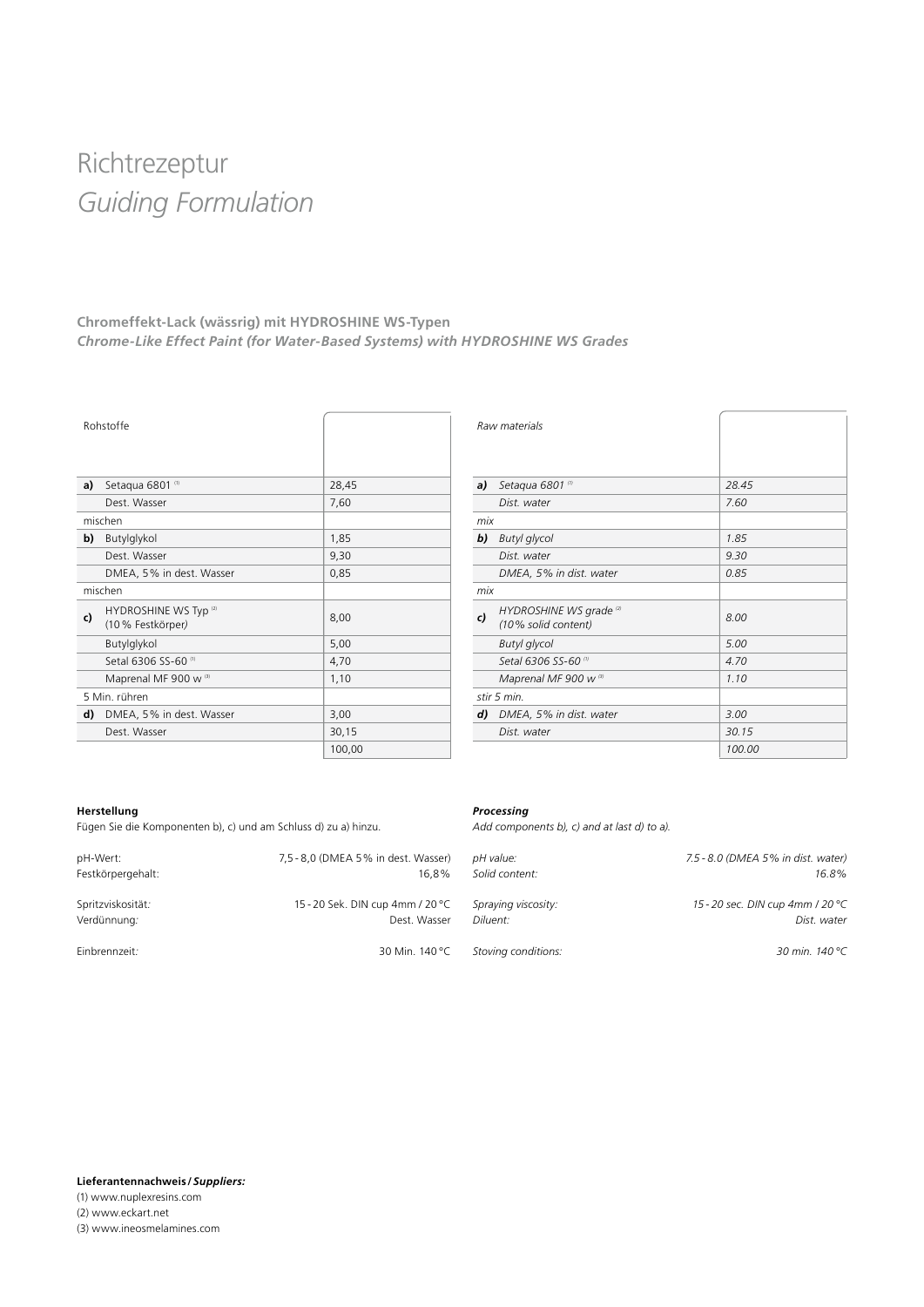### STAPA® HYDROLAN S-Reihe / STAPA® HYDROLAN S Series

## Silikatbeschichtete Aluminiumpigmente für wasserbasierte Beschichtungen

*Silica Encapsulated Aluminum Pigments for Water-Based Coatings*

Die STAPA® HYDROLAN S-Reihe besteht aus stabilisierten Aluminiumpigmenten, die speziell für Wasserlacke entwickelt wurden. Mit Hilfe eines neuen, schwermetallfreien Stabilisierungsverfahrens werden herkömmliche Aluminiumpigmente mit einer transparenten und homogenen Silikatschicht umschlossen. STAPA® HYDROLAN S-Pigmente zeichnen sich durch eine hervorragende Gasungsstabilität und hohe Scherstabilität aus. Die enge Teilchengrößenverteilung ermöglicht einen hohen metallischen Glanz.

*The STAPA® HYDROLAN S series are stabilized aluminum pigments which have been designed for water-based coatings. Utilizing a proprietary stabilization process our conventional aluminum pigments are encapsulated with a transparent and homogeneous silica layer. STAPA® HYDROLAN S pigments exhibit excellent gassing stability and a high shear resistance. The narrow particle size distribution results in a high metallic gloss.*

| <b>STAPA<sup>®</sup> HYDROLAN S</b> | Festkörpergehalt<br>Non-Volatile Content | ermittelt mit/determined by<br><b>CILAS 1064</b><br>ca./approx.[µm] | Teilchengrößenverteilung/Particle Size Distribution | Lösemittel<br>Solvent |                          |
|-------------------------------------|------------------------------------------|---------------------------------------------------------------------|-----------------------------------------------------|-----------------------|--------------------------|
| Typ/Grade                           | $\%$                                     | D10                                                                 | D50                                                 | D90                   |                          |
| S 1100                              | 50                                       | 6                                                                   |                                                     | 16                    | Isopropanol/Iso propanol |
| S 1500                              | 25                                       | 9                                                                   | 15                                                  | 26                    | Isopropanol/Iso propanol |
| S 2100                              | 60                                       |                                                                     | 20                                                  | 32                    | Isopropanol/Iso propanol |